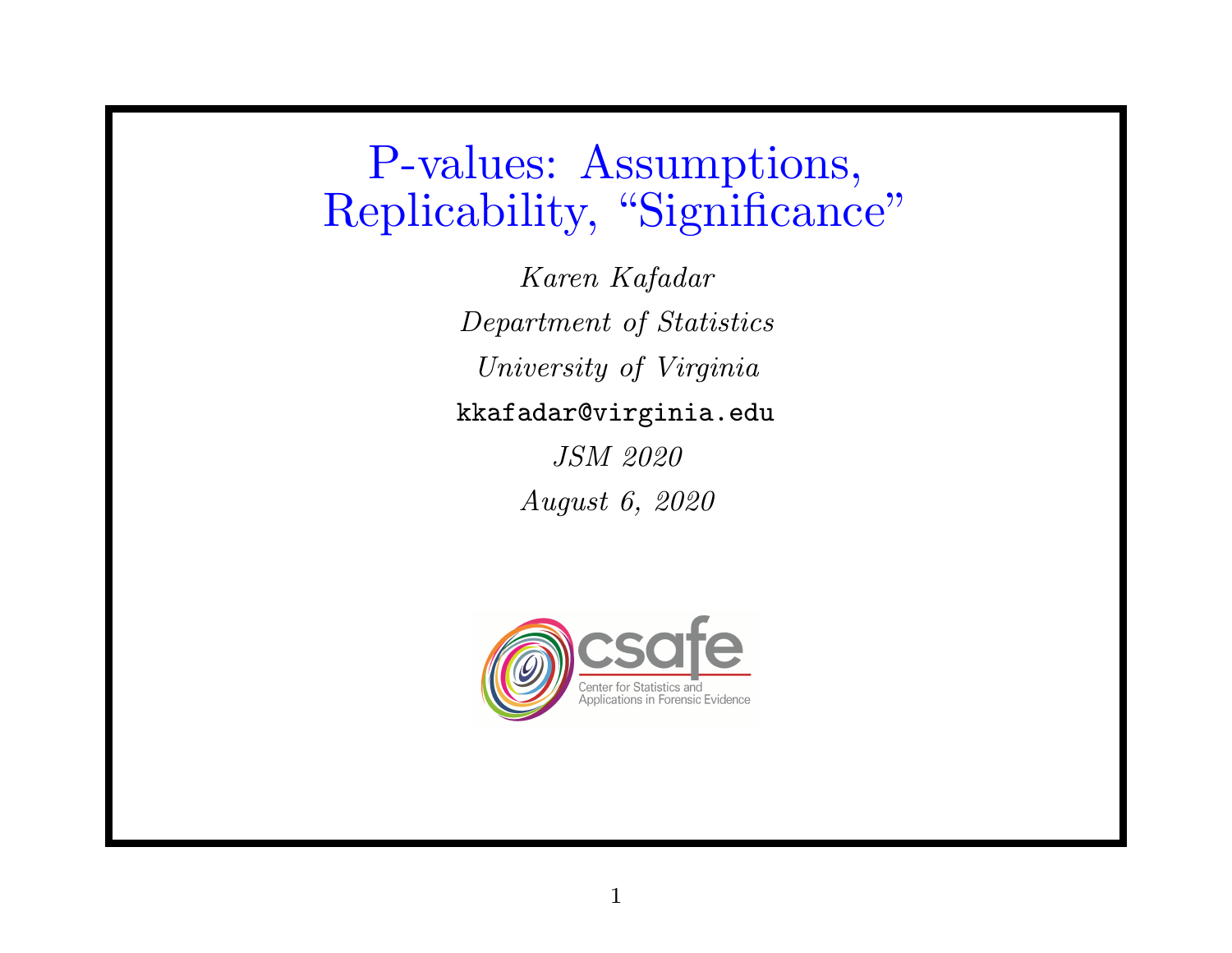# Reporting p-values

- 1. Common practice vs TAS Supplement (March 2019)
- 2. Thresholds in science
- 3. Real issues: Assumptions, Replication, Interpretation
- 4. Going forward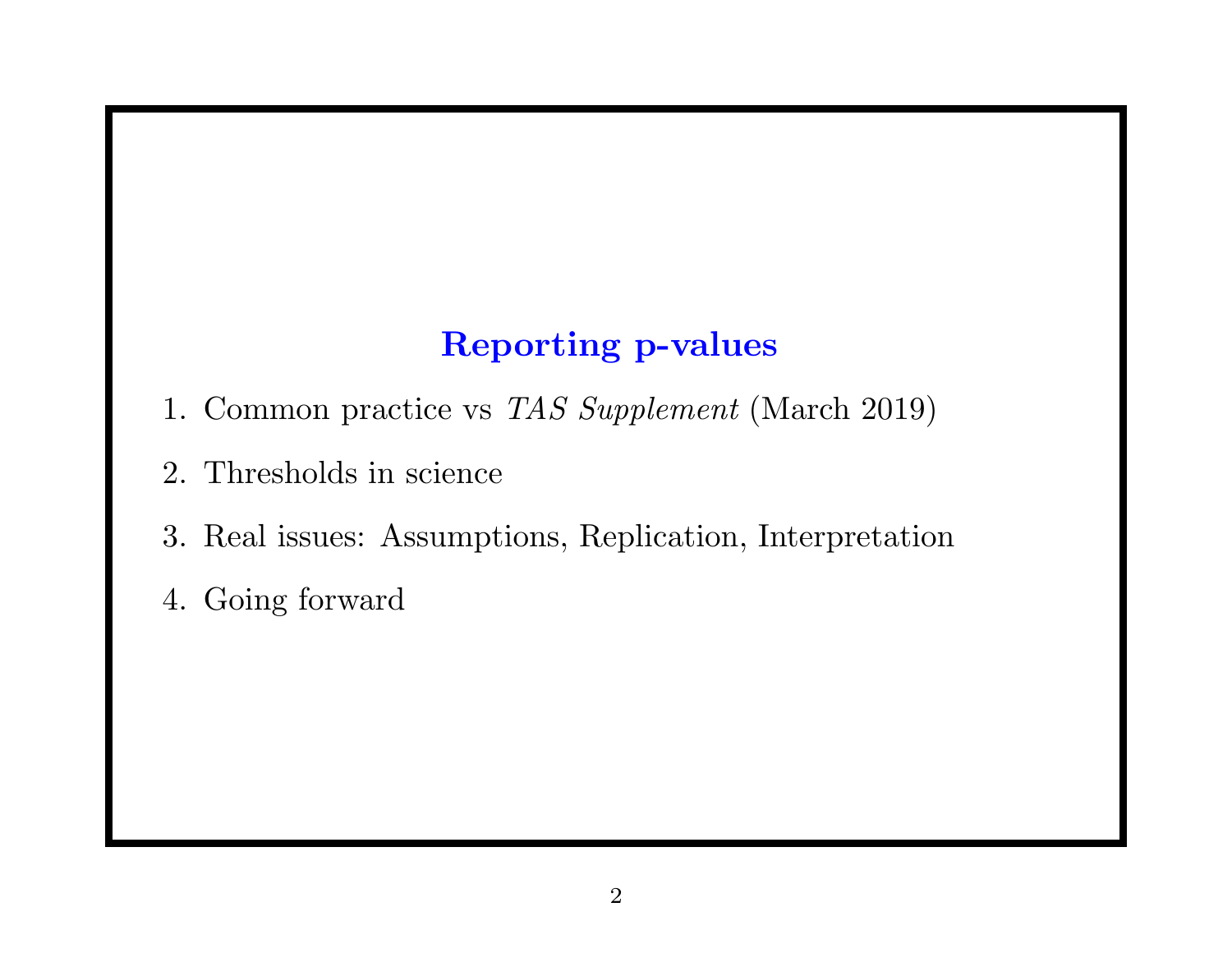## **Thresholds**

- Your bone density T-score: www.nof.org
	- "Between –1.0  $\&$  –2.5: low bone density or osteopenia"
	- $-$  "Below  $-2.5$ : diagnosis of osteoporosis"
- Blood pressure and hypertension: www.acc.org
	- "Elevated BP:  $120-129/(80"$
	- "hypertension stage 1 is  $130-139$  or  $80-89$  mm Hg"
	- "hypertension stage 2 is  $\geq 140$  or  $\geq 90$  mm Hg"
- Prostate Specific Antigen (PSA): www.mskcc.org
	- "Above 3ng/mL: talk with doctor about biopsy"
	- "1–3 ng/mL: see doctor for another test every 2-4 years"

Is anyone complaining about these thresholds?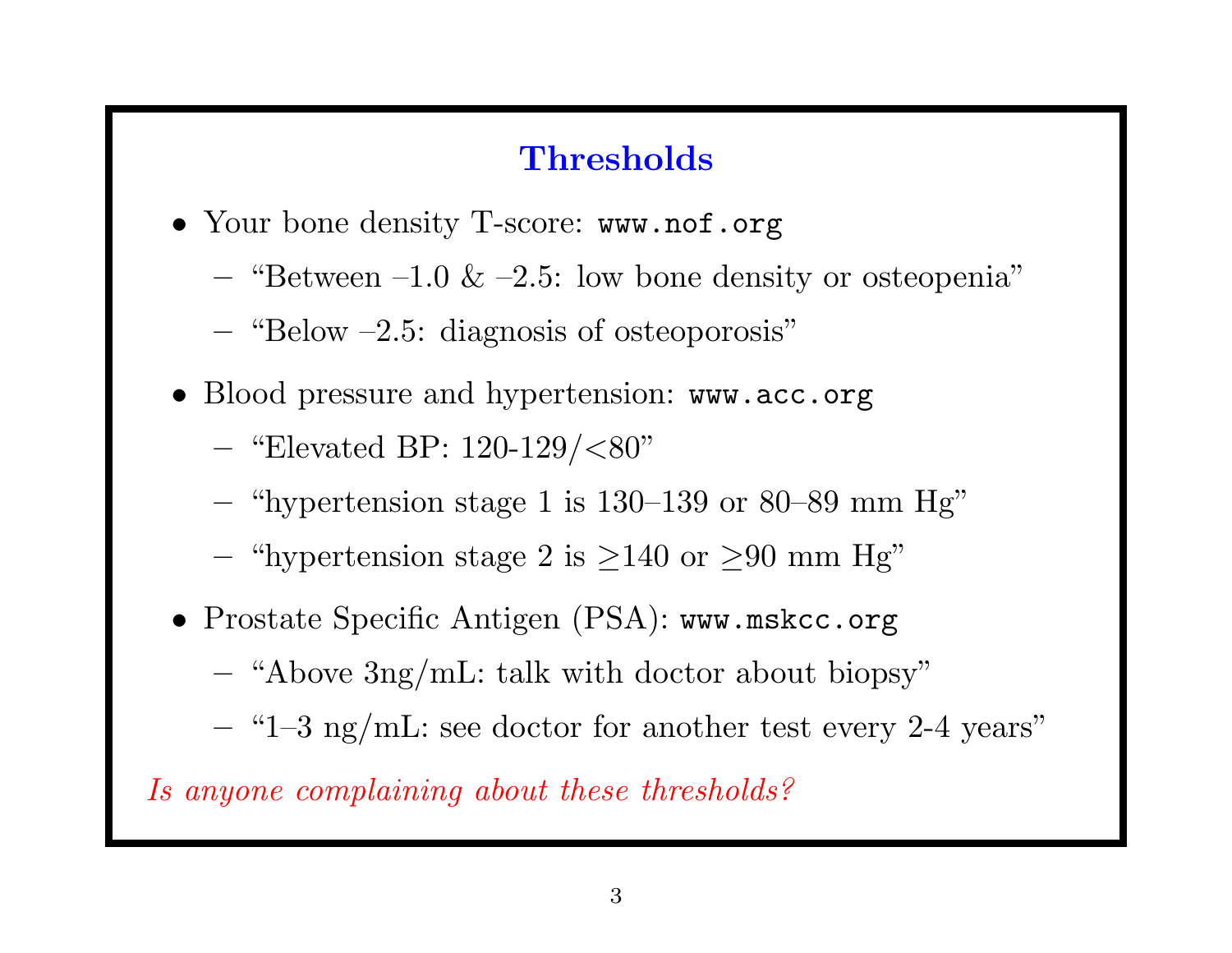## "Significance"

NYTimes, 4/29/2020:

The trial sponsored by NIAID enrolled 1,063 patients who were given remdesivir or a placebo. The time to recovery averaged 11 days among those who go<sup>t</sup> the drug, compared with 15 days for those who got the placebo.

There were fewer deaths in the remdesivir group, but the result did not reach statistical significance, Dr. Fauci said. Deaths were not <sup>a</sup> primary measure in the trial.

Was that sentence misleading? Or did it tell us something?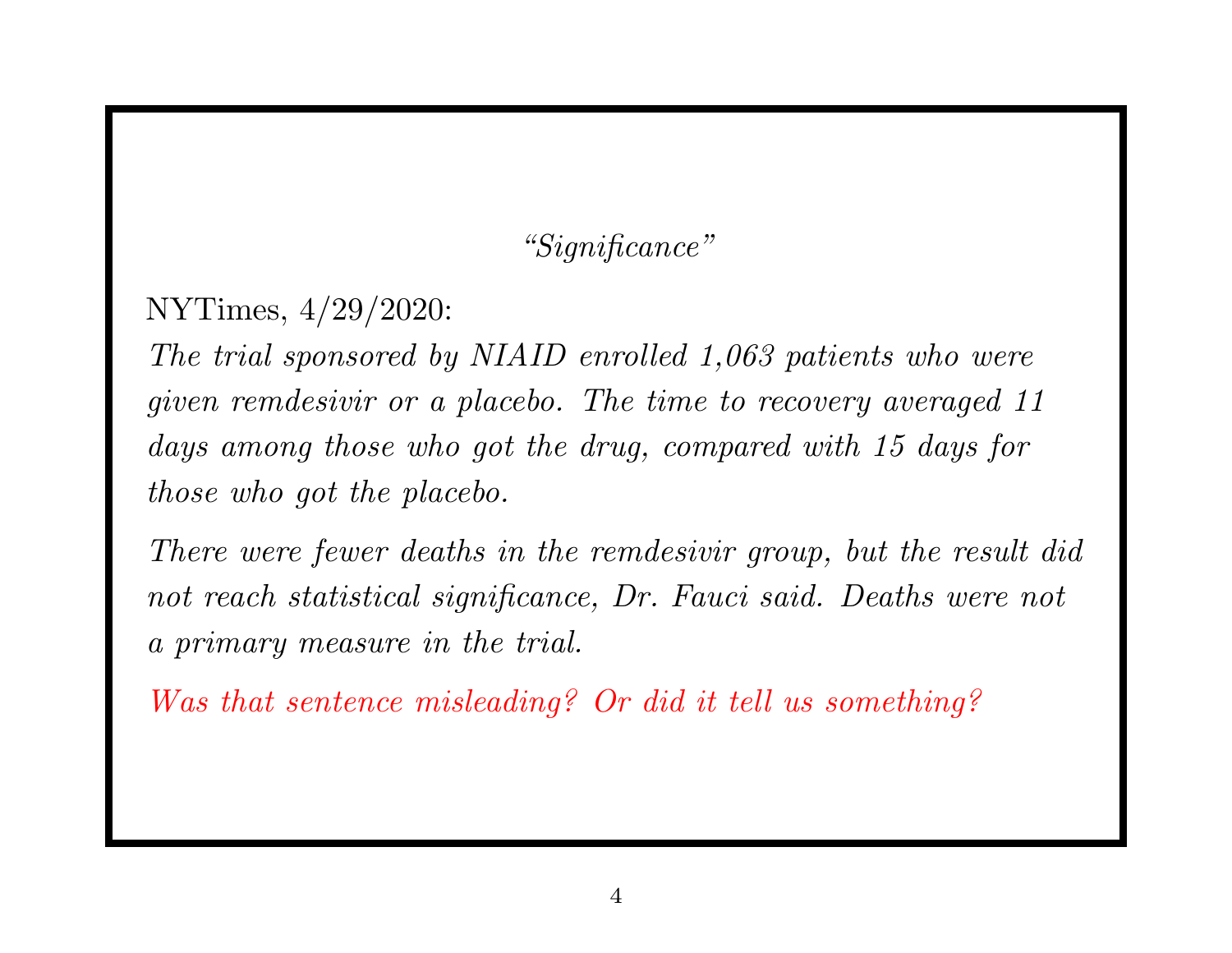#### TAS Supplement, March 2019

Wasserstein, Schirm, Lazar: Editorial "Moving to a World Beyond  $p < 0.05$ "

"The ASA Statement on P-Values and Statistical Significance stopped just short of recommending that declarations of "statistical significance" be abandoned. We take that step here. We conclude, based on our review of [43] articles in this special issue and the broader literature, that it is time to stop using the term "statistically significant" entirely. Regardless of whether it was ever useful, <sup>a</sup> declaration of 'statistical significance' has today become meaningless."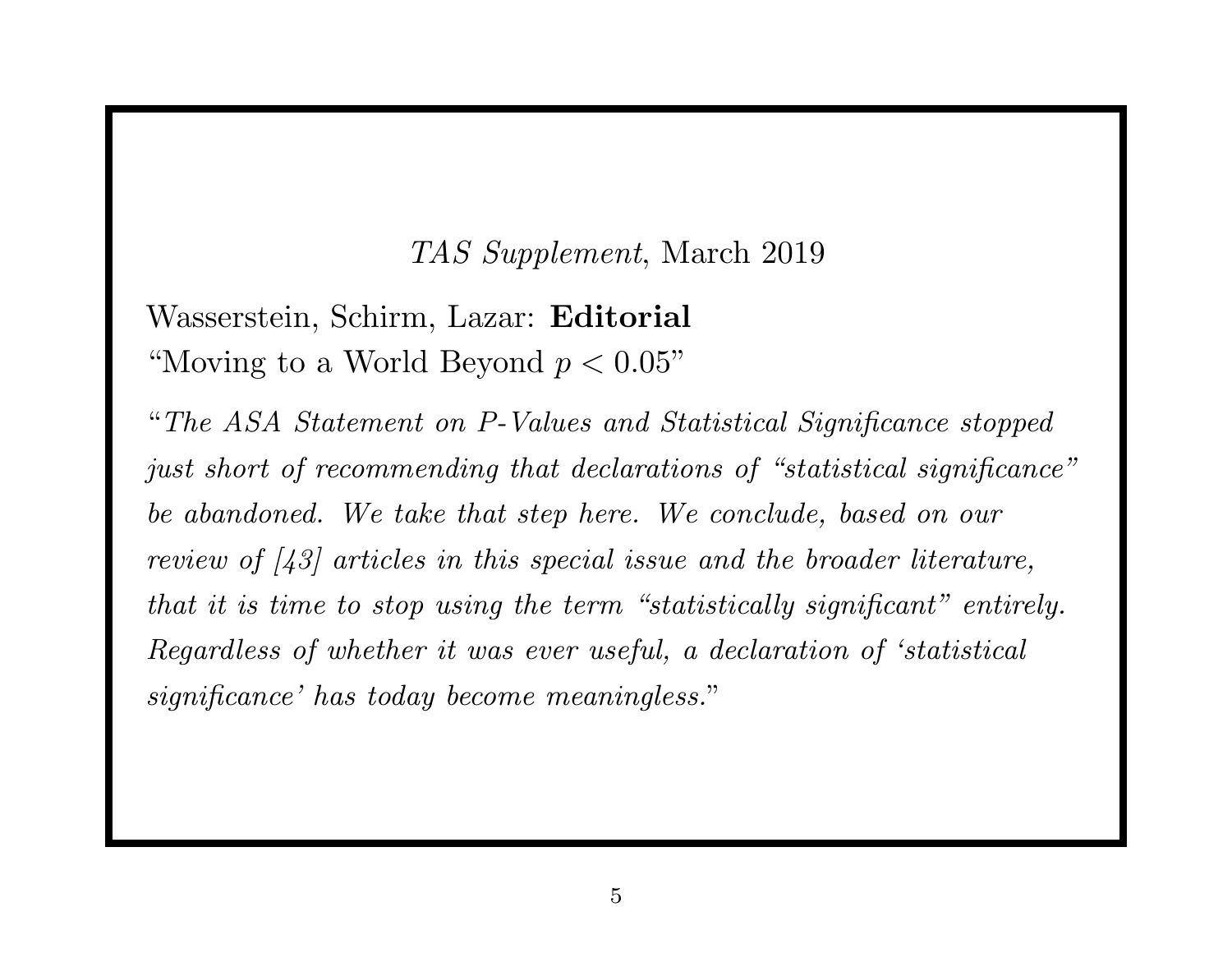"Remdesivir for the Treatment of Covid-19-—Preliminary Report" Beigel et al. (2020), nejm.org/doi/full/10.1056/NEJMoa2007764: "<sup>1059</sup> patients (538 remdesivir, <sup>521</sup> placebo) ... remdesivir [arm] had <sup>a</sup> median recovery time of 11 days  $(95\% \text{ CI}, 9-12)$ , as compared with 15 days (95% CI, 13–19) in  $[placebo\ arm]$  (rate ratio for recovery, 1.32;  $95\%$  CI, 1.12–1.55;  $P < 0.001$ ). The Kaplan-Meier estimates of mortality by 14 days were 7.1% with remdesivir and 11.9% with placebo (hazard ratio for death, 0.70;  $95\%$  CI, 0.47-1.04). Serious adverse events were reported for  $114$  of the  $541$  [remdesivir] patients ... who underwent randomization  $(21.1\%)$  and  $141$  of the 522 [placebo] patients ...who underwent randomization  $(27.0\%)$ ." [95\% CI, 0.7\%-11.1\%]

The "significant" sentence probably told us something.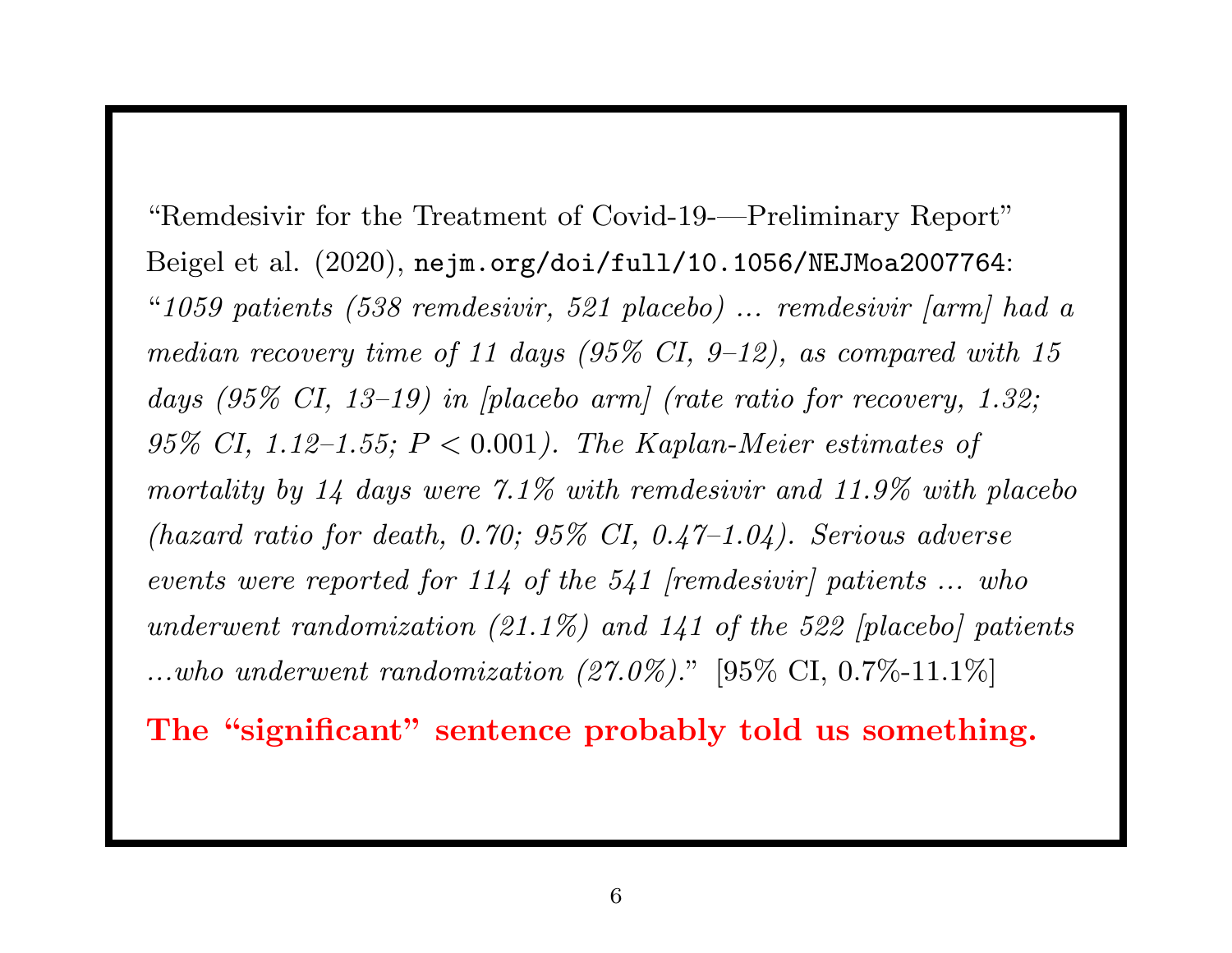We all know that:

- " $p < 0.05$ " has come to be synonymous with "significance"
- " $p < 0.05$ " does not mean "Result is true" nor that "No further studies need to be conducted"
- p-values do not tell the whole story
- But they do tell us *something*

Fricker et al. (2019): What happened "one full year after the BASP editors banned the use of inferential statistics"?

BASP articles in 2016: "We found multiple instances of authors overstating conclusions beyond what the data would support if statistical significance had been considered."

We need replication (Cox, Tukey, Benjamini, ...)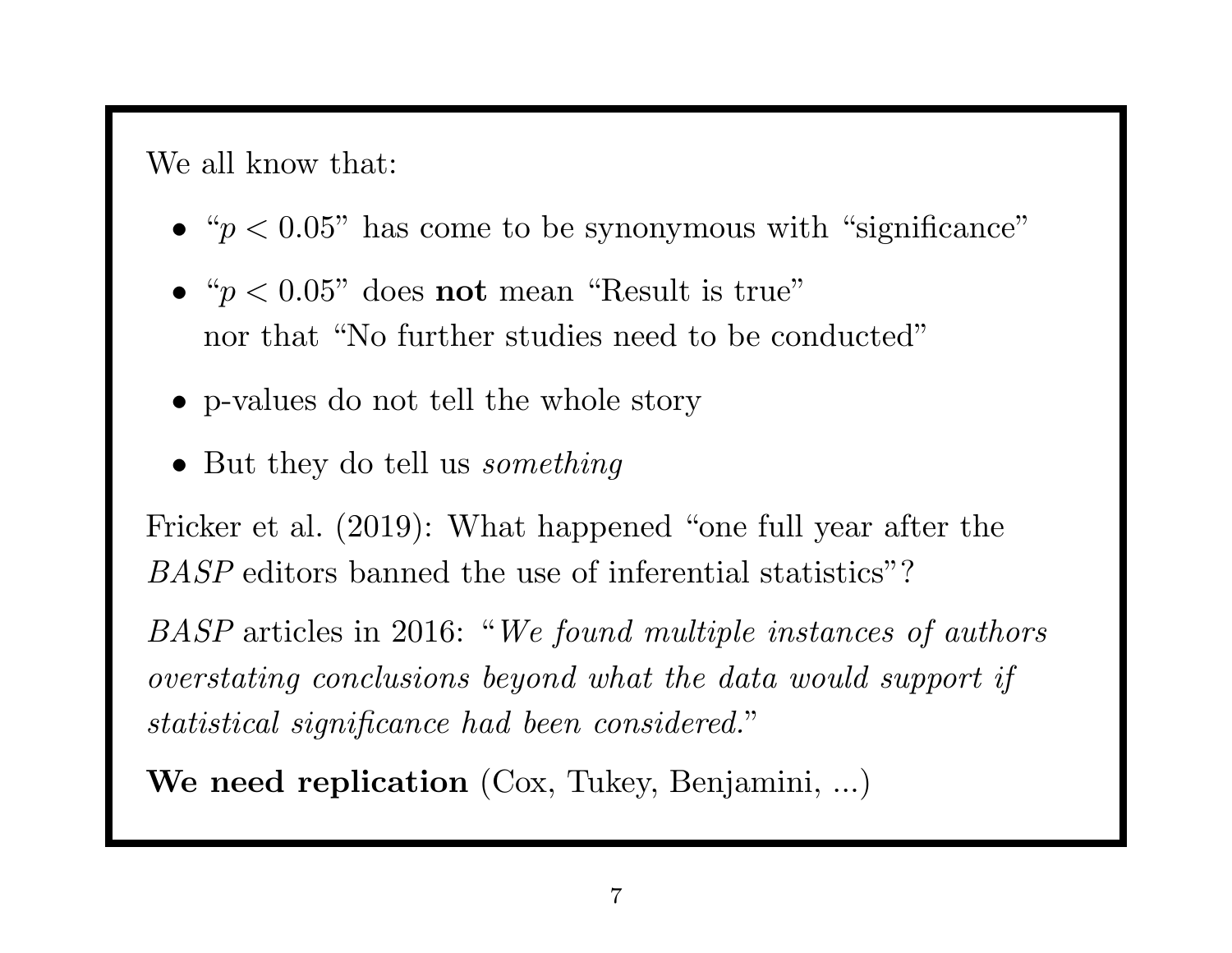### The real problem: The Editorial had no disclaimer.

- Generally, no disclaimer is needed. (I do not spea<sup>k</sup> for UVA.)
- First author: "As Executive Director, Wasserstein also is an official ASA spokesperson" https://www.amstat.org/ASA/About/Ronald-L-Wasserstein.aspx
- Assumption: "The Editorial is an ASA recommendation."
- An ASA member: "No confusion out there!"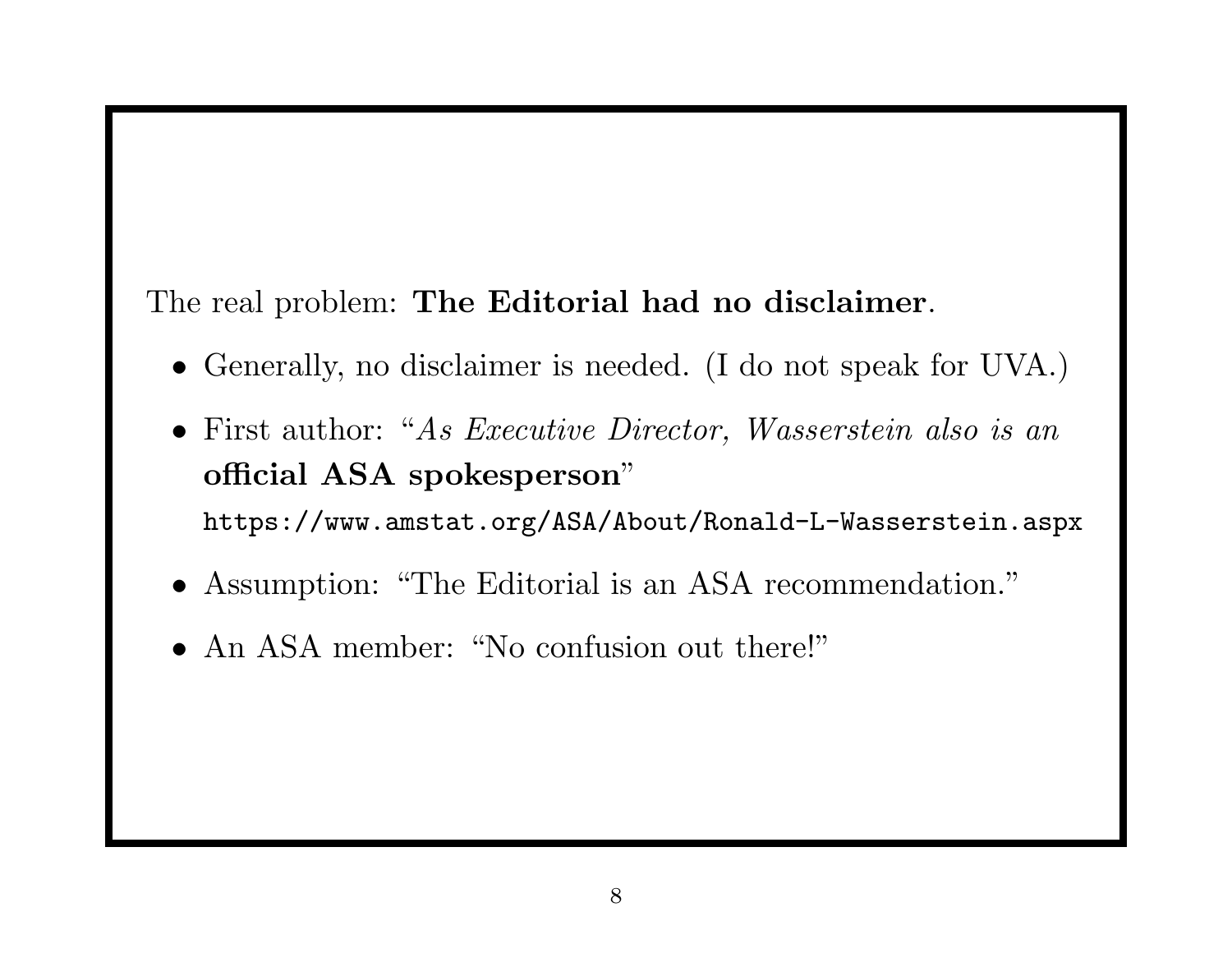### Is there "confusion out there"?

- Invited talks: "Time to Say Goodbye to Statistical Significance" (SF Chapter, CDC, McGill, <sup>2019</sup> Fall Technical  $\rm{Conference^*,\,Smith-Amherst^*})$
- Brian Tarran, Editor of *Significance*, August 2019: "In fact,  $not\;long\;after\;the\;[ASA]\;issued\;its\;recommendation\;[1]\;..."$ Reference [1] is the Editorial — not ASA Recommendation.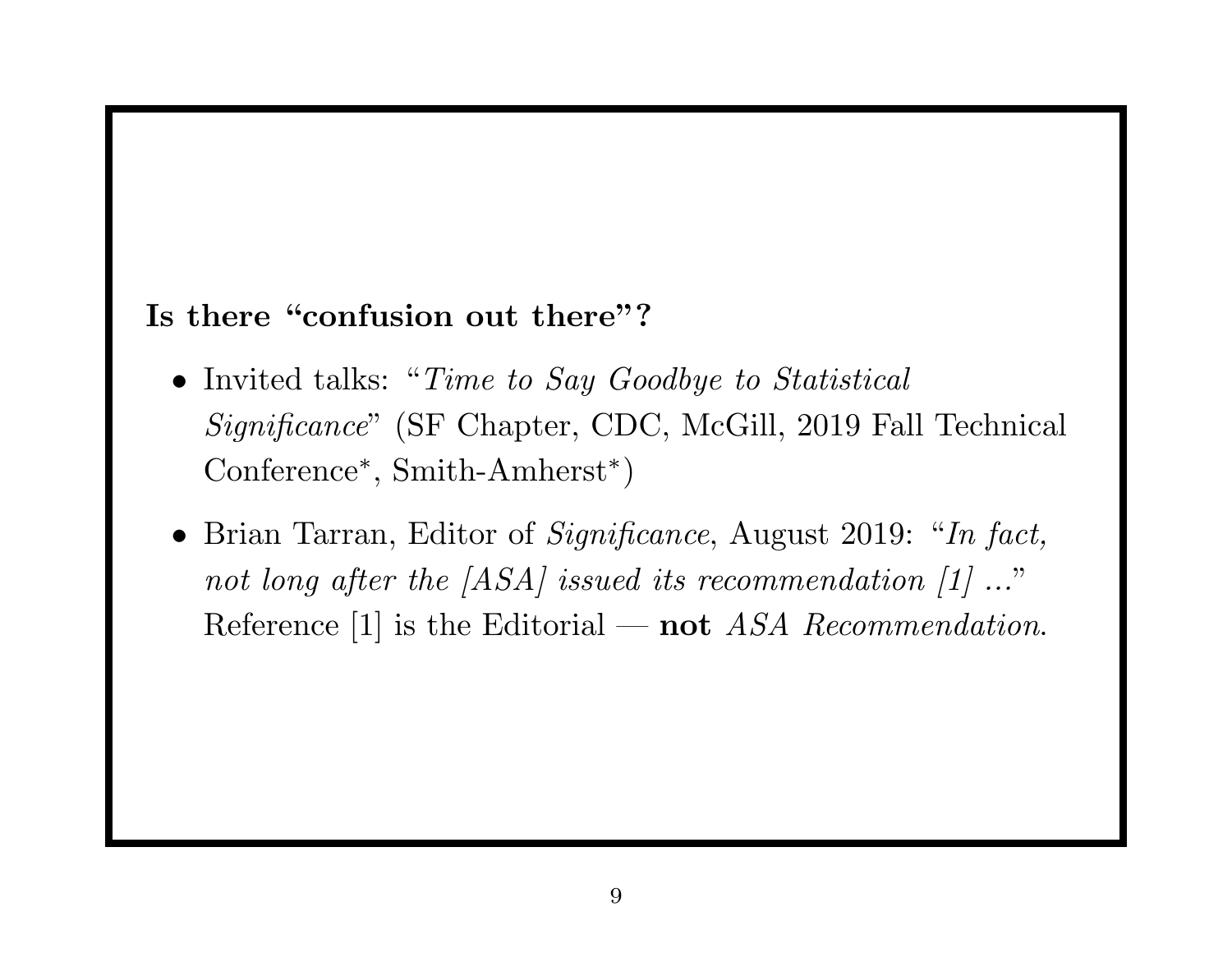After 1.5 years, message does seem to be getting through: Eric Gibson (2020), "The role of p-values in judging the strength of evidence and realistic replication expectations," Statistics in Biopharmacheutical Research

 $\left( \texttt{doi.org/10.1080/} \; \; \text{19466315.2020.1724560} \right)$ 

"The unintended consequence of these proposals has been confusion within the scientific community, especially in the absence of consensus or clear alternatives. "

"The adjoining editorial (Wasserstein, Schirm, and Lazar 2019) recommended that scientists stop using the term 'statistically significant' entirely, but noted the articles 'do not sing as one' and reflect 'deep dissonance."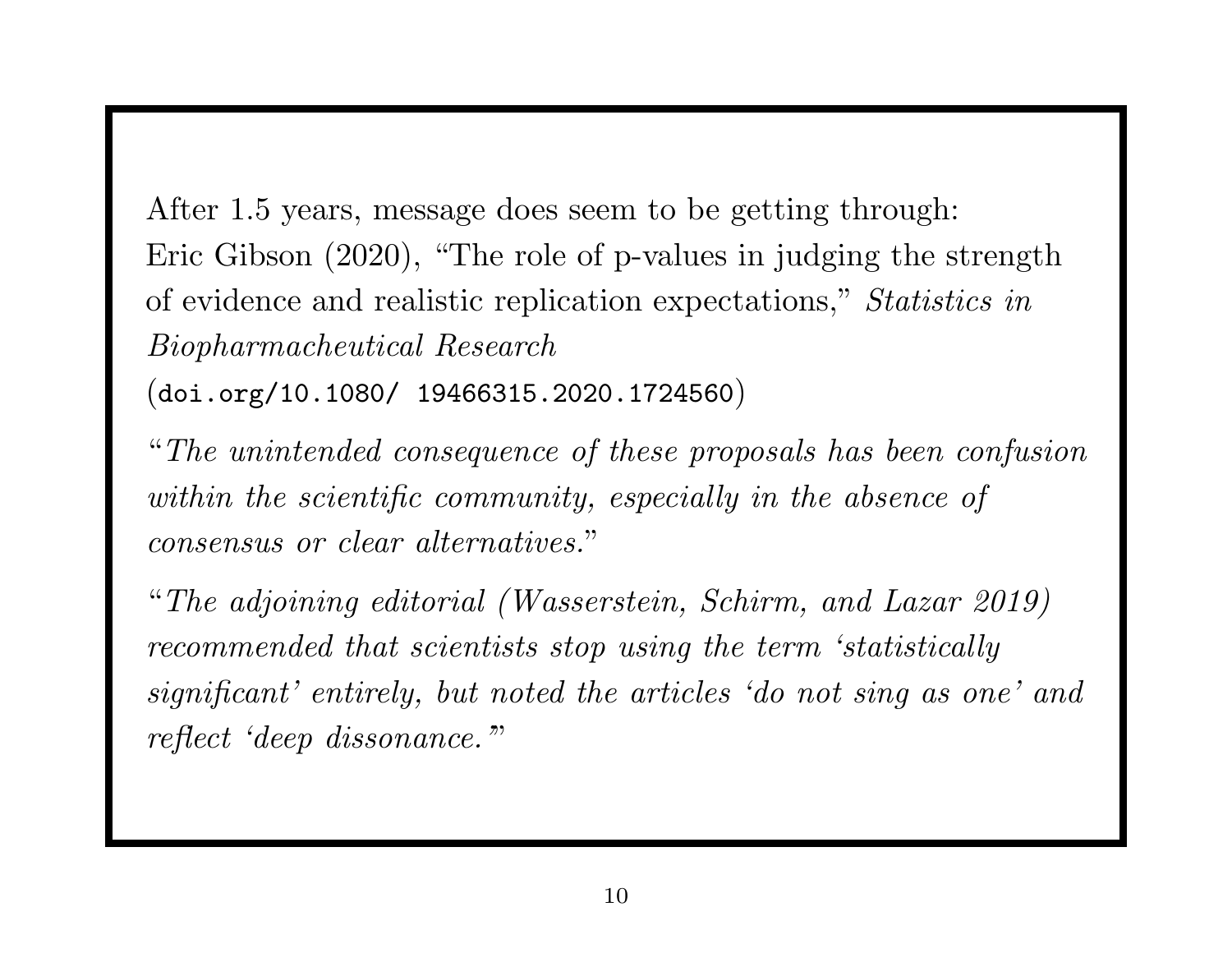Gibson (2020), cont'd:

"In contrast to the ASA, the New England Journal of Medicine (Harrington et al. 2019) recommended, "despite the difficulties they pose, p-values continue to have an important role in medical research, and we do not believe that p-values and significance tests should be eliminated altogether."

"An Editorial in the journal Clinical Trials (Cook et al. 2019) also cautioned that "there is still a place for significance testing in clinical trials."

"Although I focus on p-values, it is important to note that other statistical tools such as confidence intervals and Bayes factors are also prone to misuse."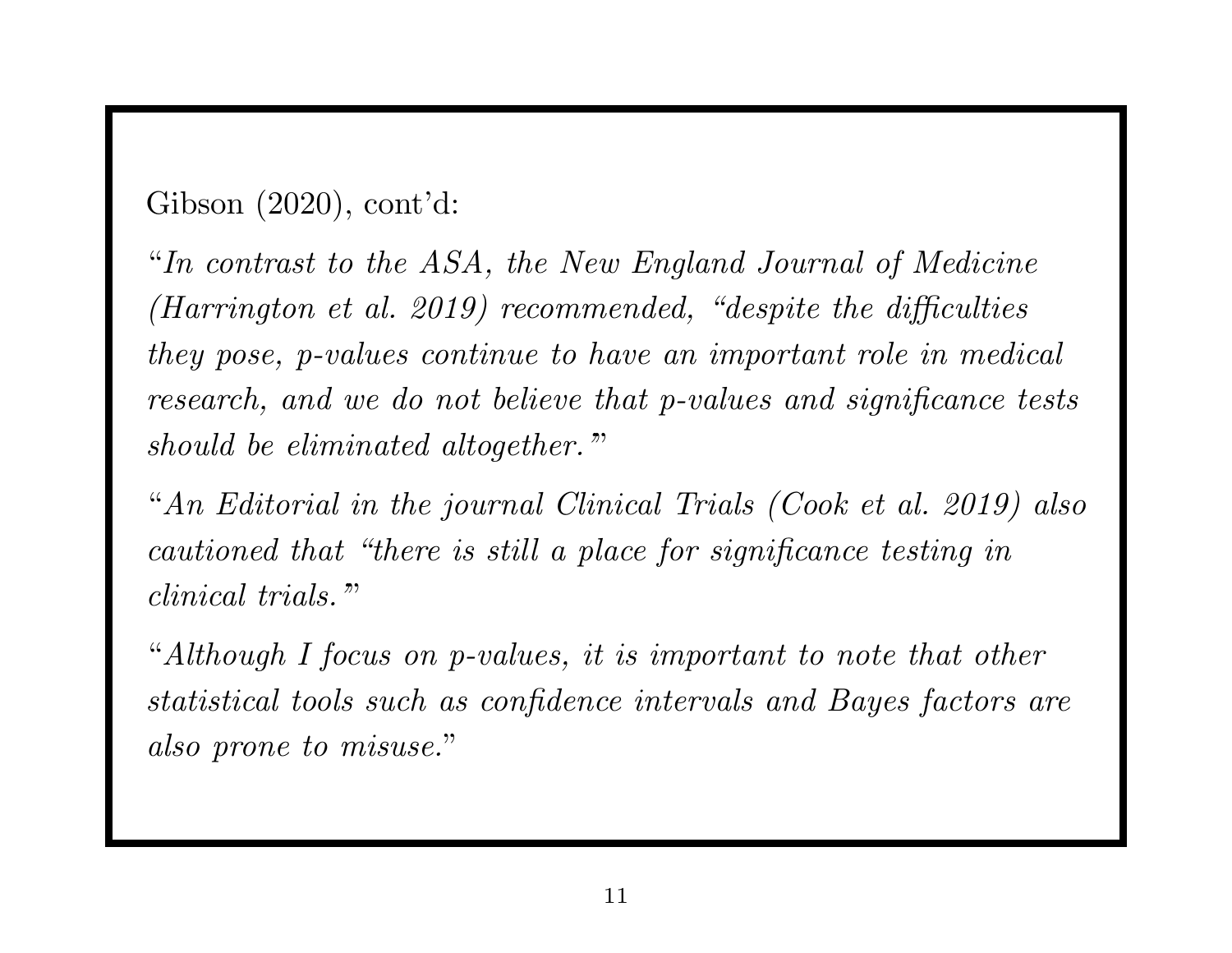# "Statistics and Unintended Consequences " (Amstat News, <sup>1</sup> June 2019, President's Column):

- "Don't trust statisticians. They told us for 100 years: calculate p-values. Now they're telling us not to."
- "Goody, I don't have to do statistics! Never understood it anyway."
- Robert Abelson (1997): "oboes, band saws, skis, and college educations" are misused. "Will we want to ban effect sizes too, when their misuse escalates?"

(also: President's Columns, Apr <sup>2019</sup> & Dec 2019)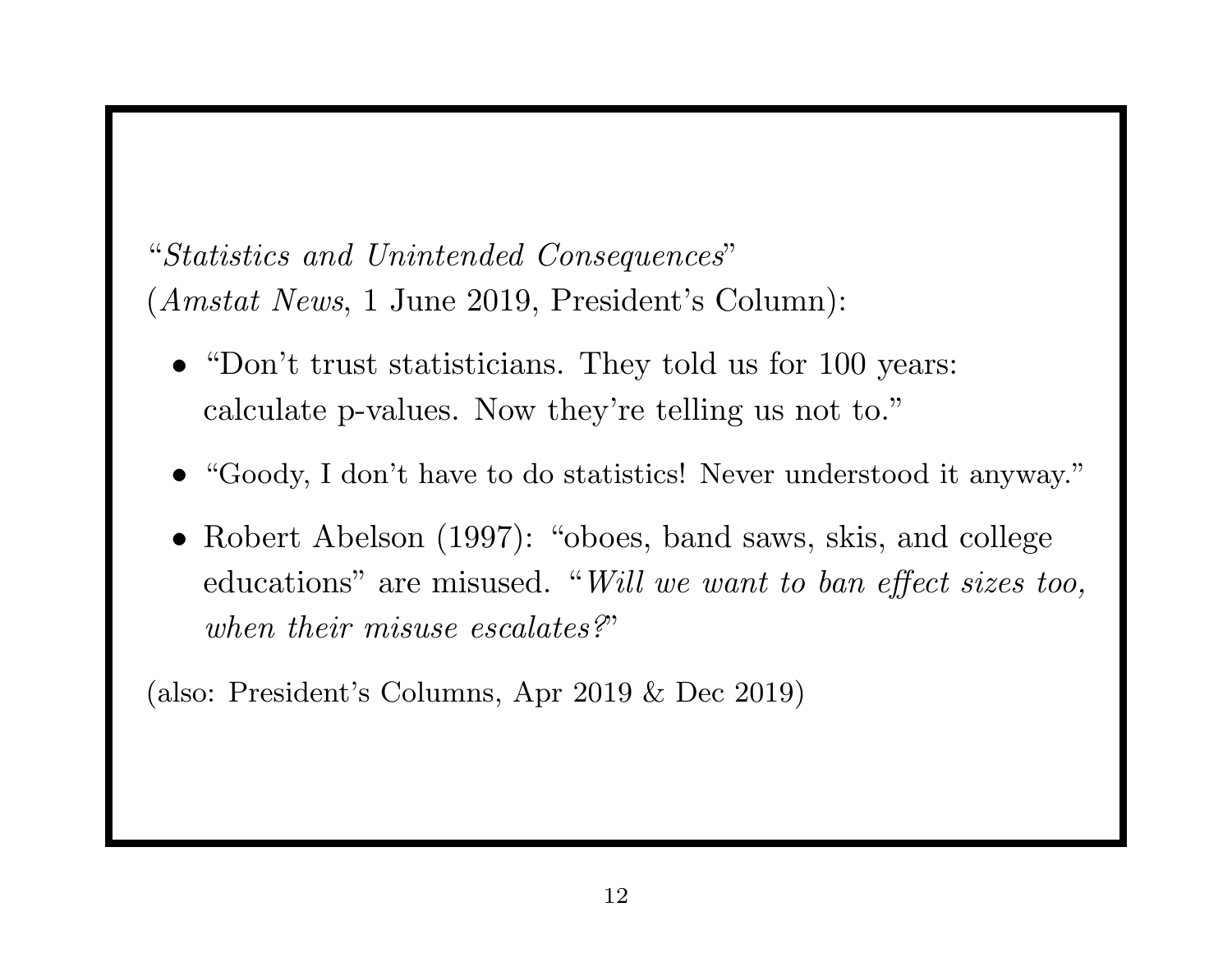- Should we adopt the Editorial as ASA Policy?
- Should ASA be setting policy for the **practice** of statistics?
- What messages **do** we want to convey?
- In her last act as 2019 ASA President, she established a task force to address p-values, significance, and replicability

| Xuming He <sup>*</sup> | Linda Young $*$      | Yoav Benjamini            |
|------------------------|----------------------|---------------------------|
| Richard De Veaux       | <b>Bradley Efron</b> | Scott Evans               |
| Mark Glickman          | Barry Graubard       | Xiao-Li Meng              |
| Nancy Reid             | Stephen Stigler      | Stephen Vardeman          |
| Chris Wikle            | Tommy Wright         | $(KK, Ex\text{-officio})$ |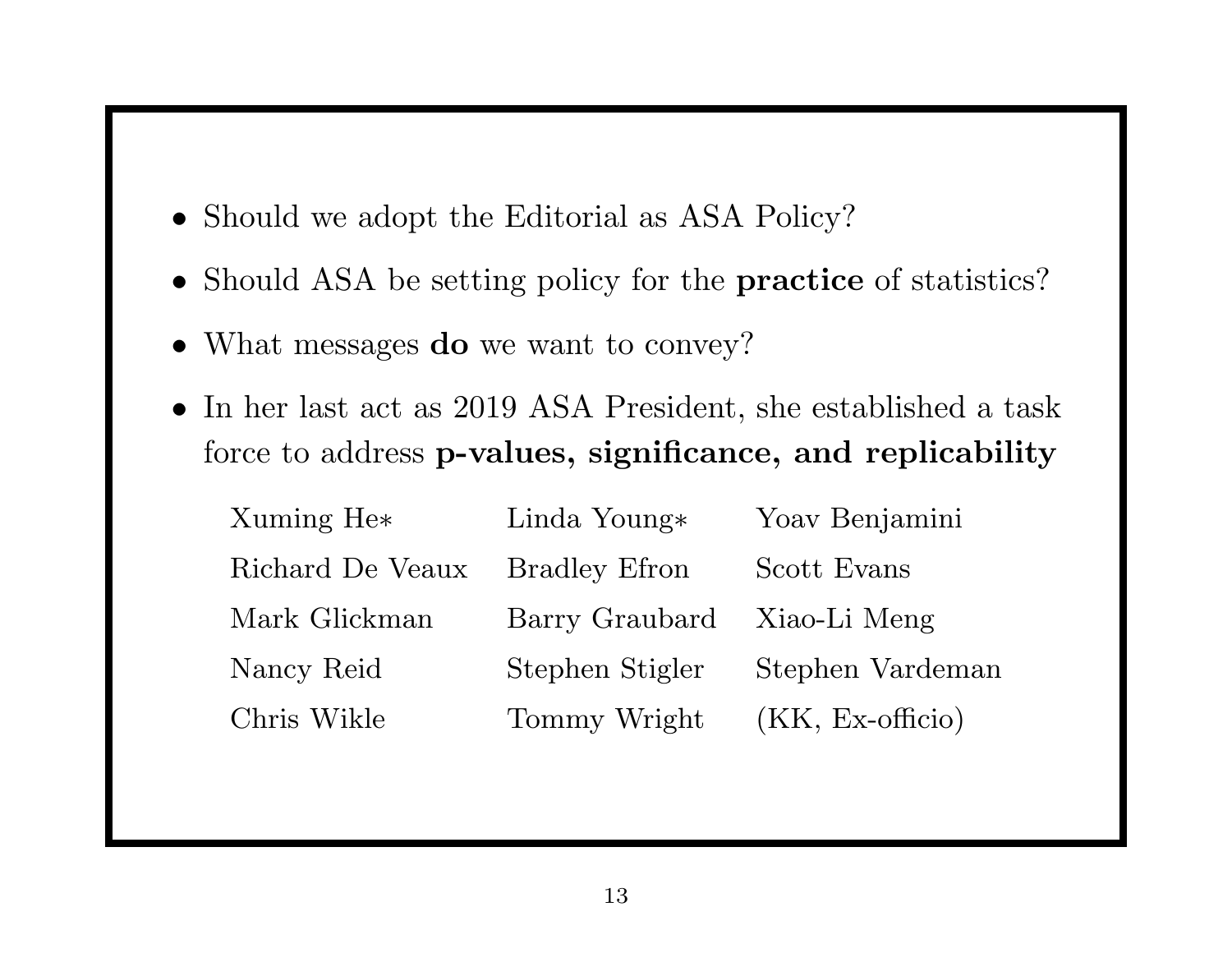Task Force delivered to ASA Board (July 30, 2020):

- Proposed ASA Statement
- 5 recommendations:
	- Disclaimer on all publications, articles, editorials, ... authored by ASA Staff (e.g., as required for U.S. Govt employees)
	- Distinction between 'Statement' & 'Response' to current situations (e.g., SVEP, Transfer of Covid-19 data collection out of CDC's surveillance program, ...)
	- Three others
- All are under discussion.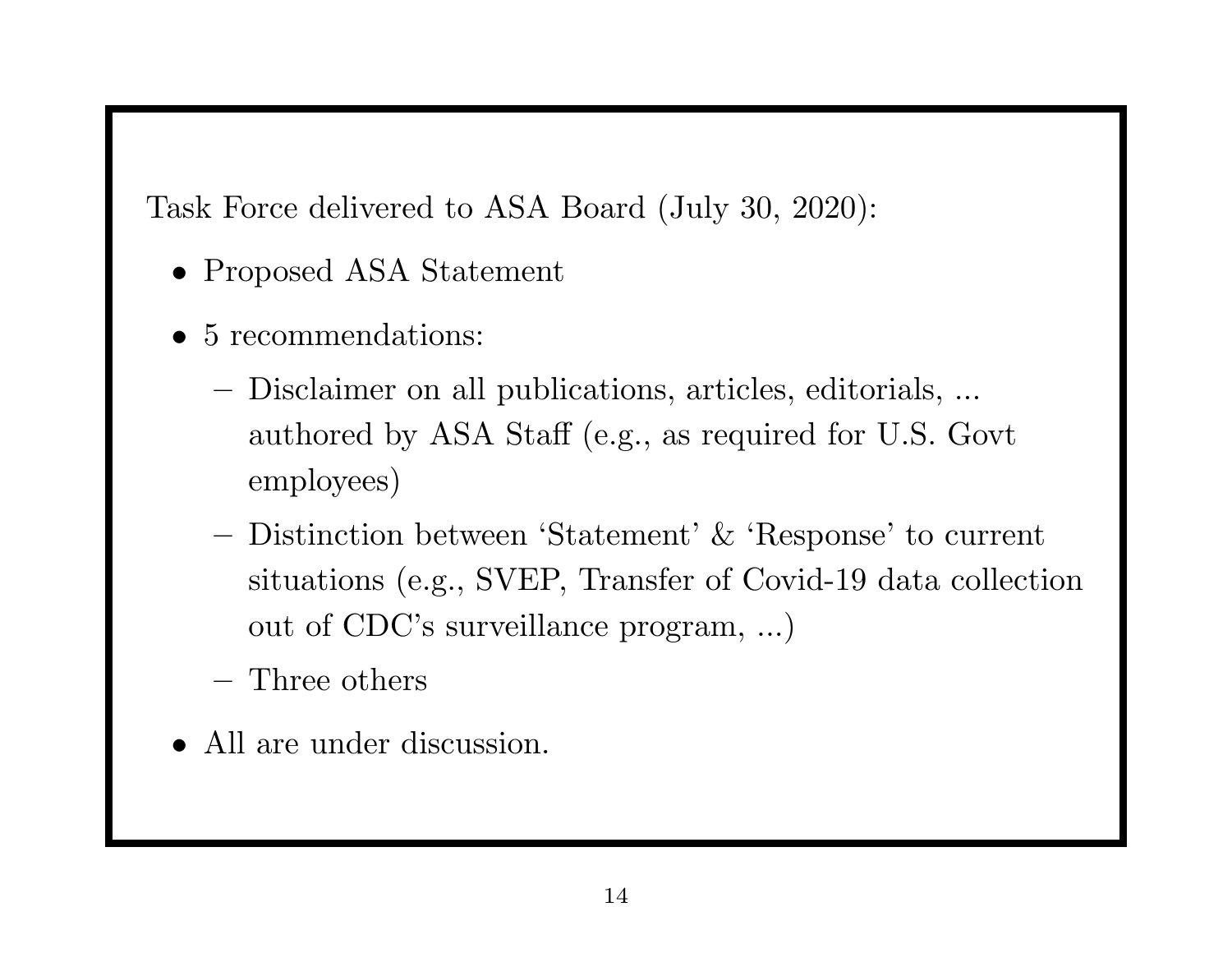In the opinion of your current speaker:

- Should we adopt the Editorial as ASA Policy? No.
- Should ASA be setting policy for the **practice** of statistics? No. Role of ASA is to foster & facilitate forums for discussions, but to take no stance itself.
- What messages **do** statisticians want to convey? Good, sound statistical practice, multiple approaches,  $reception\ of\ assumptions,\ continued\ research\ into\ better$ methods, need for replicability, dangers of failing to account for multiplicity